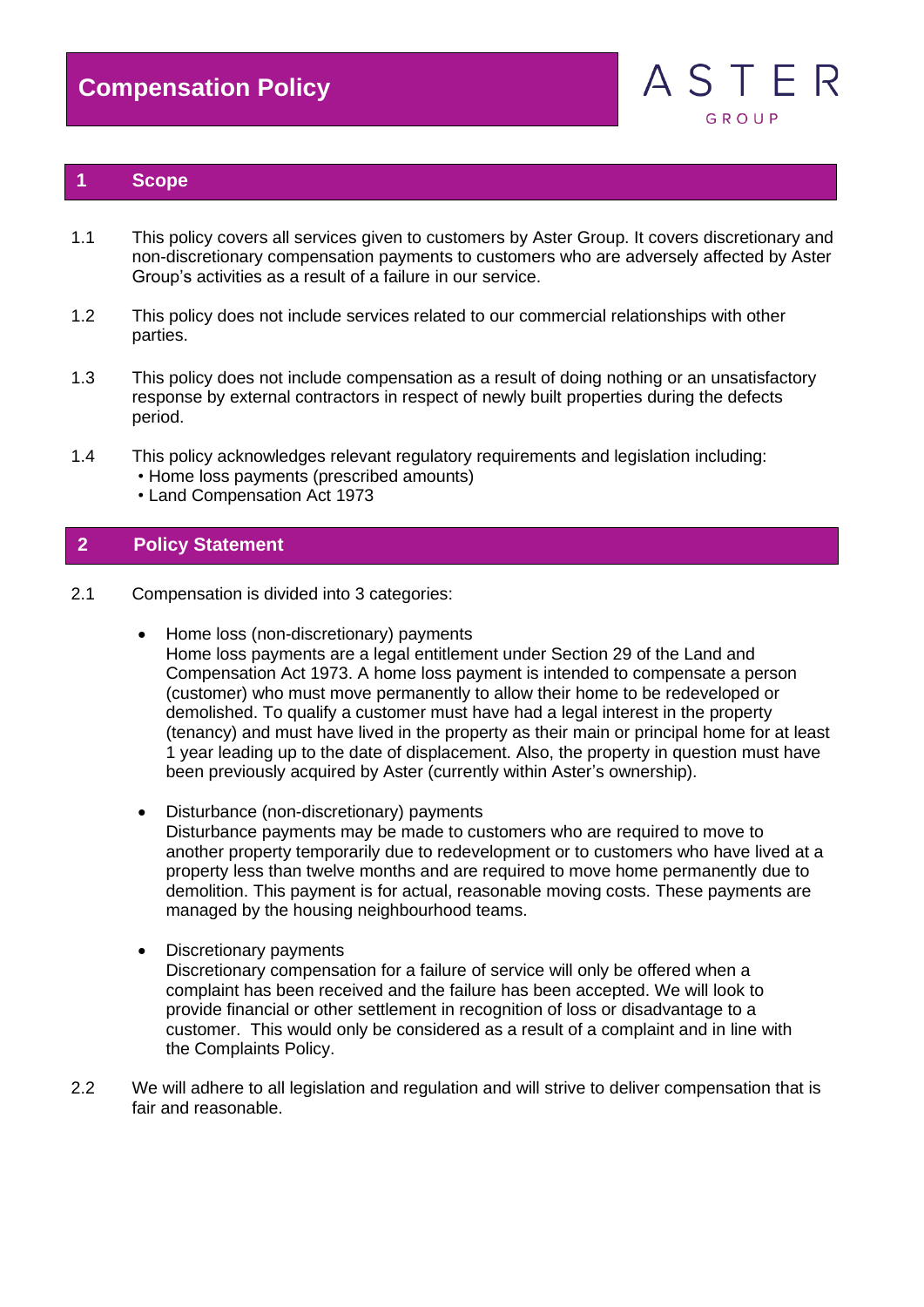- 2.3 We will consider each claim for compensation on its evidence and decisions will be based on individual circumstances, considering all supporting evidence including, but not exclusive to, photographs, police logs, and witness statements.
- 2.4 We will not compensate for damage or lack of service caused by a complainant's (customer's) negligence.
- 2.5 A compensation procedure and guidance will support this policy to make sure that all compensation requests are dealt with consistently and payments are made in an appropriately timed fashion. On complaint letters, at the point of offer, it is explained that it can take up to 2 weeks to process an accepted claim through the Finance Department.
- 2.6 In addition to this policy we will comply with any additional conditions set out in individual tenancy agreements, such as compensation relating to Right to Repair and Right to Improve.
- 2.7 We will consider all recommendations relating to compensation made by the Housing Ombudsman and comply with any orders made.
- 2.8 Discretionary compensation payments will be considered following service failure. We will look to provide financial or other settlement in recognition of loss or disadvantage to a customer.
- 2.9 Any failure of service will be judged based on published service standards of those services that we provide. Where no service standards exist, or where they are not clear, we will consider what is reasonable to decide if the service received was acceptable.
- 2.10 Levels of discretionary compensation will be judged according to the evidence and will be determined as follows:
	- The replacement of damaged items will be on a like for like basis. We will consider the age of the item and consider the possibility of replacing with pre-owned items, or items, of an equal value.
	- Every effort will be made to replace the item, including delivery charges. Financial payments for discretionary compensation will be considered if this cannot be achieved and paid by cheque or BACS payment.
	- The cost of a service that has failed will be defined by the relevant service charge and/or a proportion of rent.
	- Where payments are to be offered, consideration will be given to adding the payment to the customer's account where there are arrears and where such action will not have a disadvantaged impact on the customer.
	- All claims for injury or ill health will be dealt with via a Personal Injury Claim in consultation with Aster's insurers and not through Aster's complaints or compensation procedure.
	- On occasions, financial compensation for inconvenience and distress is appropriate following a failure of service. Where this is the case, guidance is provided in the compensation procedure/guidance document.
- 2.11 If Aster's complaints process has been exhausted and a customer remains dissatisfied with the outcome, they can ask the Housing Ombudsman to investigate their complaint or they